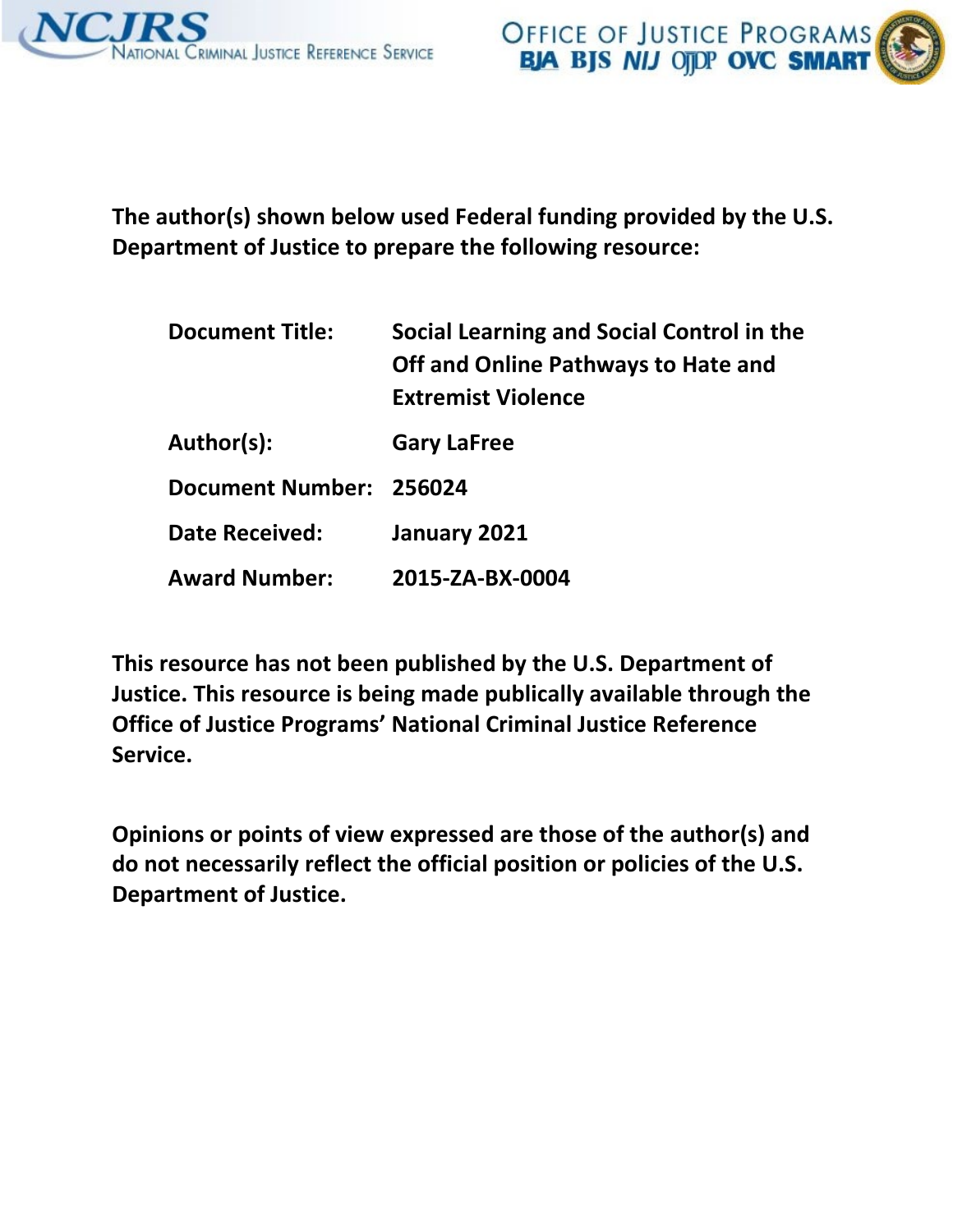This resource was prepared by the author(s) using Federal funds provided by the U.S. Department of Justice. Opinions or points of view expressed are those of the author(s) and do not necessarily reflect the official position or policies of the U.S. Department of Justice.

# **Social Learning and Social Control in the Off and Online Pathways to Hate and Extremist Violence**

# **Final Progress Report**

*National Institute of Justice*

April 2, 2019

Grant Number: 2015-ZA BX-0004 Principal Investigator: Gary LaFree Contact: [glafree@umd.edu](mailto:glafree@umd.edu)

Grant Manager: Cathy Girouard Contact: [Cathy.Girouard@usdoj.gov](mailto:Cathy.Girouard@usdoj.gov)

This research was supported by the National Institute of Justice through award 2015-ZA BX-0004, Office of Justice Programs, U.S. Department of Justice. The views and conclusions contained in this document are those of the author(s) and should not be interpreted as necessarily representing the official policies, either expressed or implied, or implied, of the U.S. Department of Justice.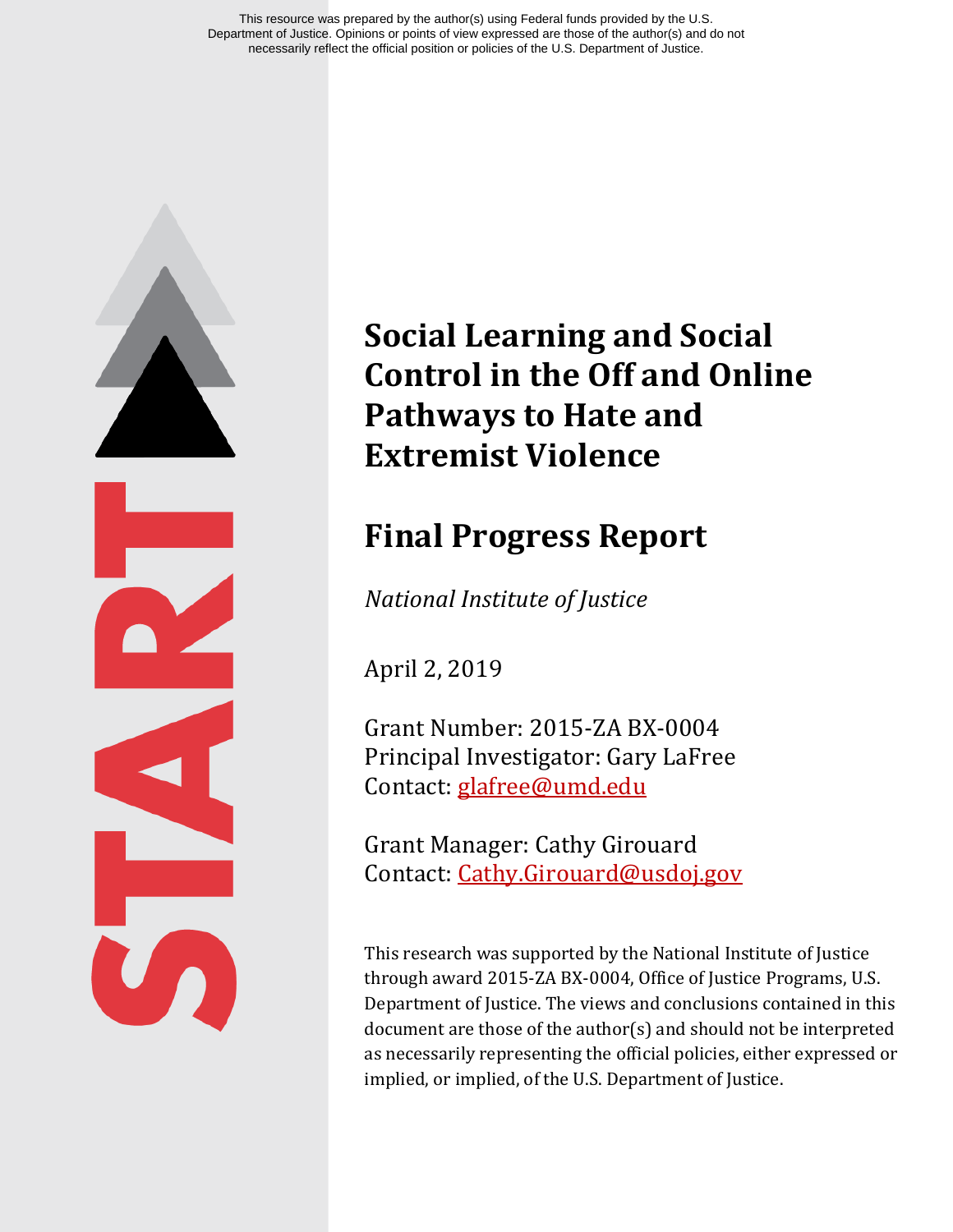# **Introduction**

In this overview, we report on the purpose of the grant, the data collected, the project design and methods, the data analysis, the findings and the implications for criminal justice policy in the United States. The grant proposal included three data analysis sections: (1) a large-N analysis of extremist hate offenders and other political extremists from the Extremist Crime Database (ECDB) and the Profiles of Radicalization in the United States (PIRUS) data; (2) a set of original case studies on individuals either connected to hate crime or politically motivated extremism; and (3) the social media experiences of more than 25 offenders who have engaged in violent and non-violent activities in hate groups and more than 25 offenders who have engaged in either violent or non-violent activities in extremist political groups. We review the contributions of each before closing with a brief set of conclusions.

# **Large-N Analysis of ECDB and PIRUS**

## **Purpose:**

To compare perpetrators who only committed hate crimes, only committed extremist crimes and who committed both types of crimes.

## **Subjects:**

We combined 2,100 cases in the ECDB with 1,500 cases from PIRUS.

## **Project Design and Methods:**

In order to create a sample for analysis, we leveraged the detailed individual profiles captured in PIRUS with the incident-level and individual-level data captured in the ECDB. To link records, we conducted a name-matching process. Individuals from PIRUS were matched against individual names within ECDB events, and a crosswalk file was created. Since ECDB begins in 1990, all matches were conducted against individuals whose first known ideologically motivated criminal act in PIRUS was 1990 or after. Overall, 454 individuals were linked between the two databases.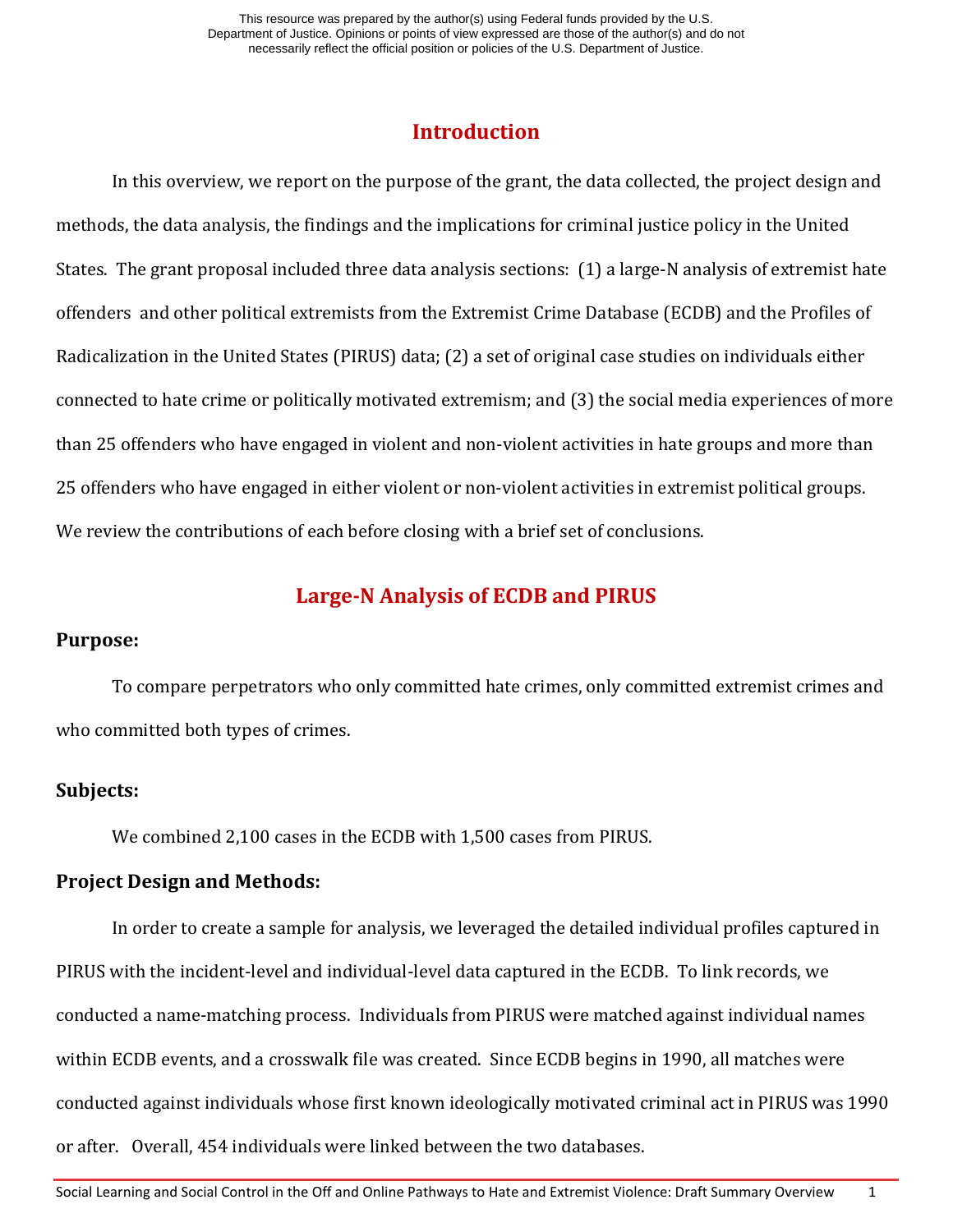## **Data Analysis:**

To leverage the relevant data in the linked sample, we explored whether the radicalization history of those individuals who engage in financial crimes (according to ECDB classification) differ considerably from those who engage in violent extremism and from those who engage in both. To do this, we take suspect and incident level data from the ECDB to place perpetrators in one of three offense categories: (1) purely financial (or non-violent), (2) violent, or (3) mixed/both. Purely financial includes suspects who are involved in ideologically motivated schemes that are meant to collect support through illegal means but are not acts of actual or threatened violence. Violent includes perpetrators who either successfully commit an act of ideologically motivated violence, or have planned an act of violence that was foiled by law enforcement or failed. Suspects who have engaged in both types of criminal activity are coded as mixed.

#### **Findings:**

Individuals in the linked dataset are more likely to be violent (61% linked vs. 38% of non-linked), especially for those within an Islamist ideology (90% of violent PIRUS cases linked). PIRUS cases with an Islamist ideology are also found within ECDB at a higher rate (88% linked) than far-right cases (42% linked). Single-issue cases (including anti-abortion attacks) are the least prevalent in the linked data (only 13% linked overall), while linked far-left cases are more likely to be non-violent (48% linked) than violent (29% linked). The linked sample contains a higher proportion of single individuals, those aged between 25 and 34 years old, non-U.S. citizens, those who had at least one known radical friend, and those with high educational status. We found no linked/non-linked significant differences for married individuals, gender distribution, military service, those with a radical family member, employment status, lone offender attacks, and those with previous criminal records.

Of the 454 linked individuals, 56% (257 out of 454) contained a match between PIRUS coding of violent individuals and ECDB's coding of ideologically-motivated violence. These matches were split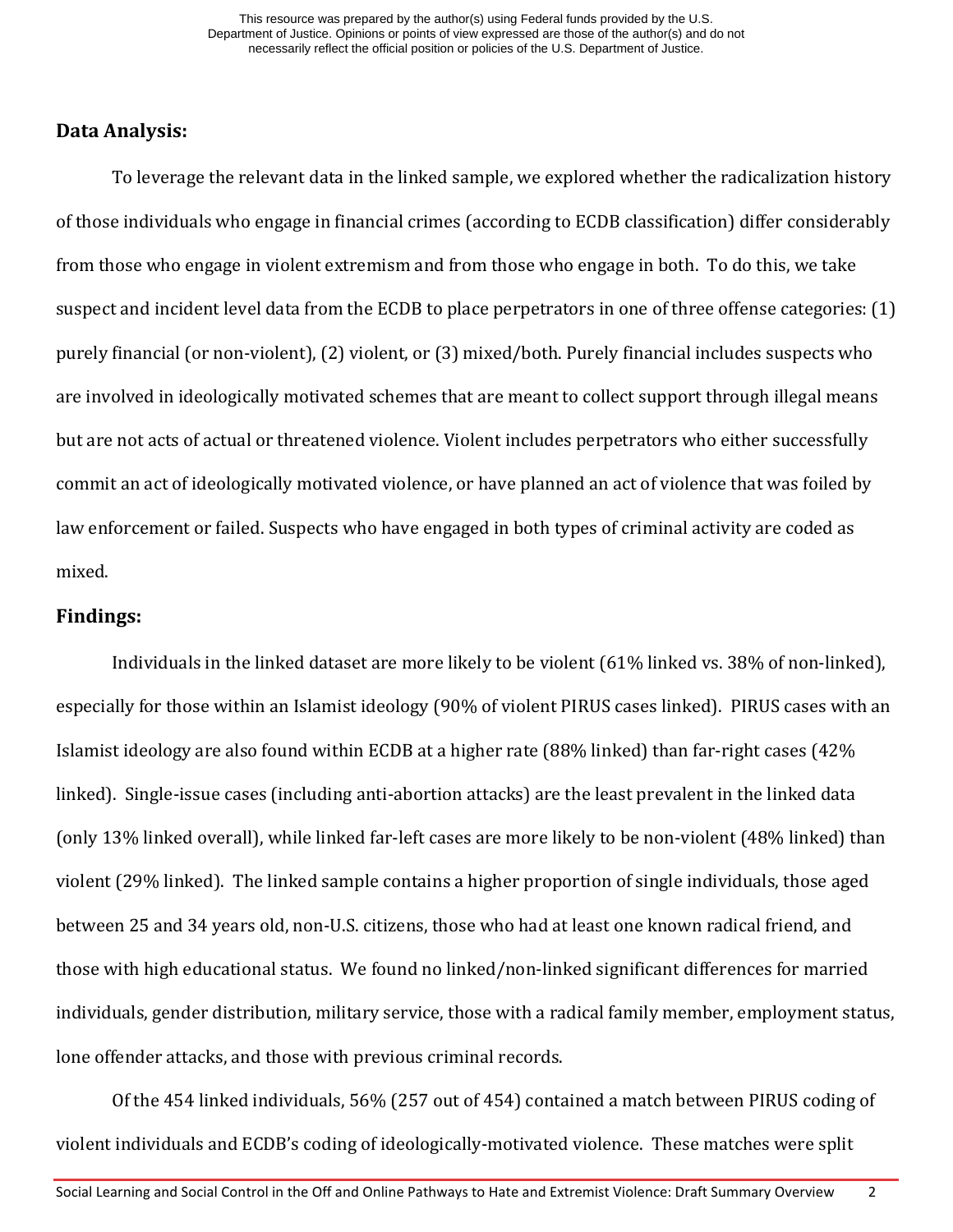between non-violent (78 cases) and ideologically motivated violent (179 cases). In contrast, over 40% of cases in the linked data do not match violence criteria between ECDB and PIRUS. The largest categories of discrepancy are ECDB-ideological violence/PIRUS non-violent (93 cases), ECDB non-violent/PIRUS violent (62), and ECDB non-ideological violence/PIRUS violent (39 cases). There are three main reasons for these discrepancies. First, ideologically-motivated actions that purposely avoid human casualties or destroy only property are considered violence in ECDB and non-violence in PIRUS. Second, individuals who have joined a terrorist group, traveled overseas to fight for a terrorist group, or been charged with conspiracy to kill or injure are classified as violent by PIRUS but not ECDB. Finally, threatened violence with no operational progress towards a plot, possession of illegal weapons with only vague operational plans, and armed standoffs that don't end in injury are categorized as non-violent by PIRUS and violent by ECDB.

Overall, the results show that the key differences in violent classification between PIRUS and ECDB are centered on three types of perpetrators: those who (1) provided themselves as material support to a terrorist organization, often foreign (65 cases); (2) engaged in violence that attempted to avoid human casualties (51 cases); and (3) participated in violence that wasn't purely ideological or had more personal motives (18 cases). These three types accounted for 68% (134 out of 197 cases) of all violence discrepancies between the two datasets, and reflect general differences in coding criteria. A total of 155 cases (or 79% of all discrepancies) were the result of identifiable definitional issues between the two datasets. Forty-two cases (21% of discrepancies) remain unresolved and will require further investigation to determine whether they are definitional differences or misapplication of coding criteria for the two datasets.

#### **Policy Implications:**

By linking ECDB and PIRUS we identified a number of key concerns related to the linked data for analysis. A manuscript comparing the data sets is under way (see Appendix A). While the linked dataset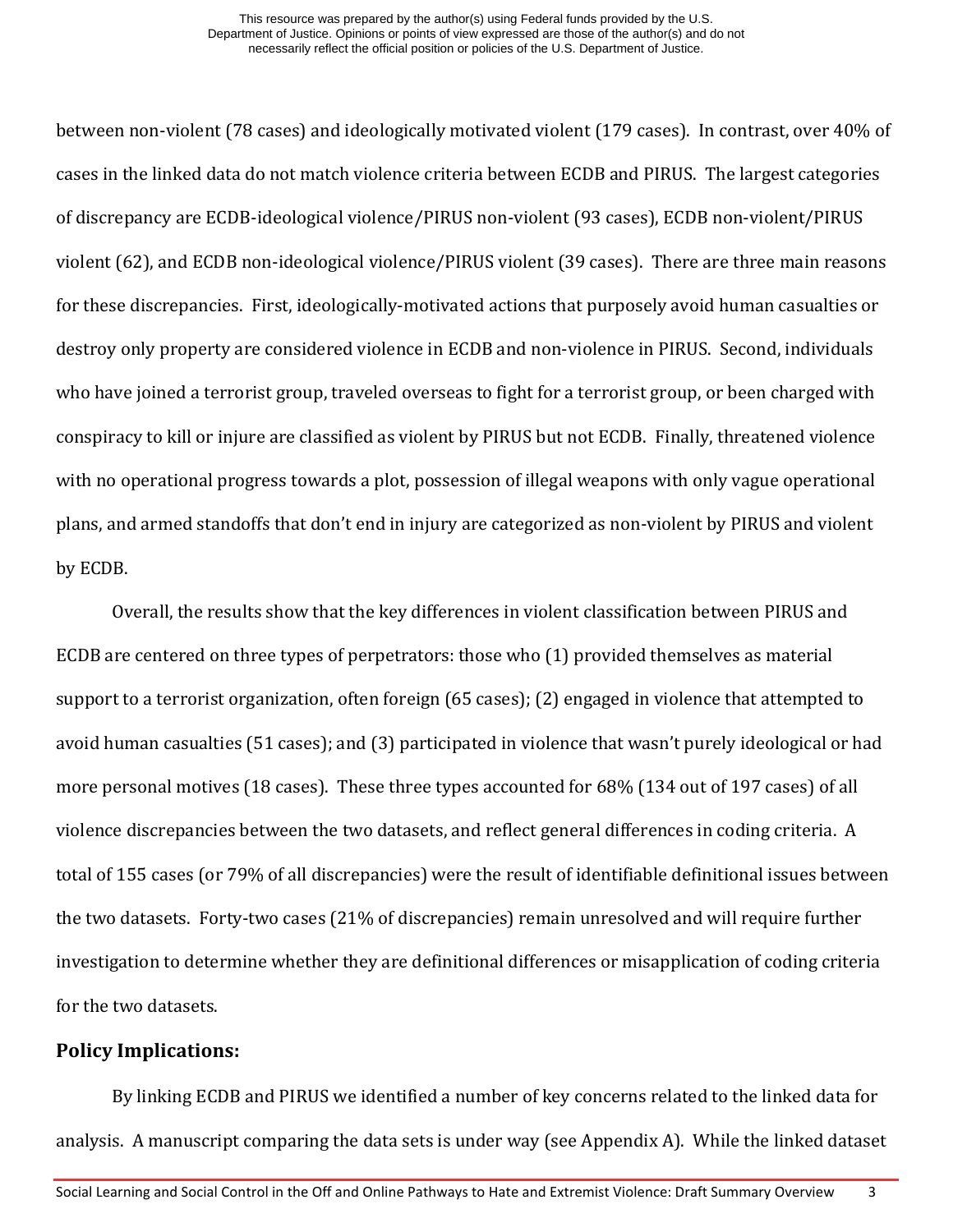remains relatively representative in comparison to the unlinked dataset, the differences in classifying violent and non-violent in ECDB and PIRUS limit the valid use of the data. If we use a PIRUS classification of violent/non-violent, the resulting analysis may confound those who take immediate violent action intending to harm individuals with those who join terrorist organizations and recruit or finance terrorism with only the intent to harm. If we use the ECDB criteria for violent/non-violent, then we equate members of groups like ALF and ELF that avoid human casualties with those who are willing to sacrifice their life to kill or maim others. This definitional difference represents a key challenge to using the linked dataset for further analysis comparing offenders. Future research should consider developing an equivalent to the PIRUS dataset for a sample of hate crime offenders, and then conduct the relative comparisons between those two samples. Although outside the parameters of this grant, the National Institute of Justice has recently awarded a grant to create a hate crime version of PIRUS, which bodes well for the ability of future researchers to address these issues.

# **Hate Crime and Extremist Crime Case Studies**

We developed 38 detailed case studies focused on indoctrination or radicalization processes of criminal extremists, selected from ECDB and PIRUS. Individuals included have committed either nonviolent crimes, targeted violence (hate crime), or politically-motived violence (terrorism). We focused our efforts on the role that social learning and social control play in three distinct phases of exposure to extremist content, entry into a specific extremist group or movement, and committing an act of violent or nonviolent criminality.

#### **Subjects:**

We selected cases based on year of activity (before and after 2005); ideology (far-left, far-right, jihadi); type of crime (hate versus extremist ideology); target (anti-government versus others); level of violence; and whether the perpetrator acted alone or with others.

#### **Project Design and Methods**: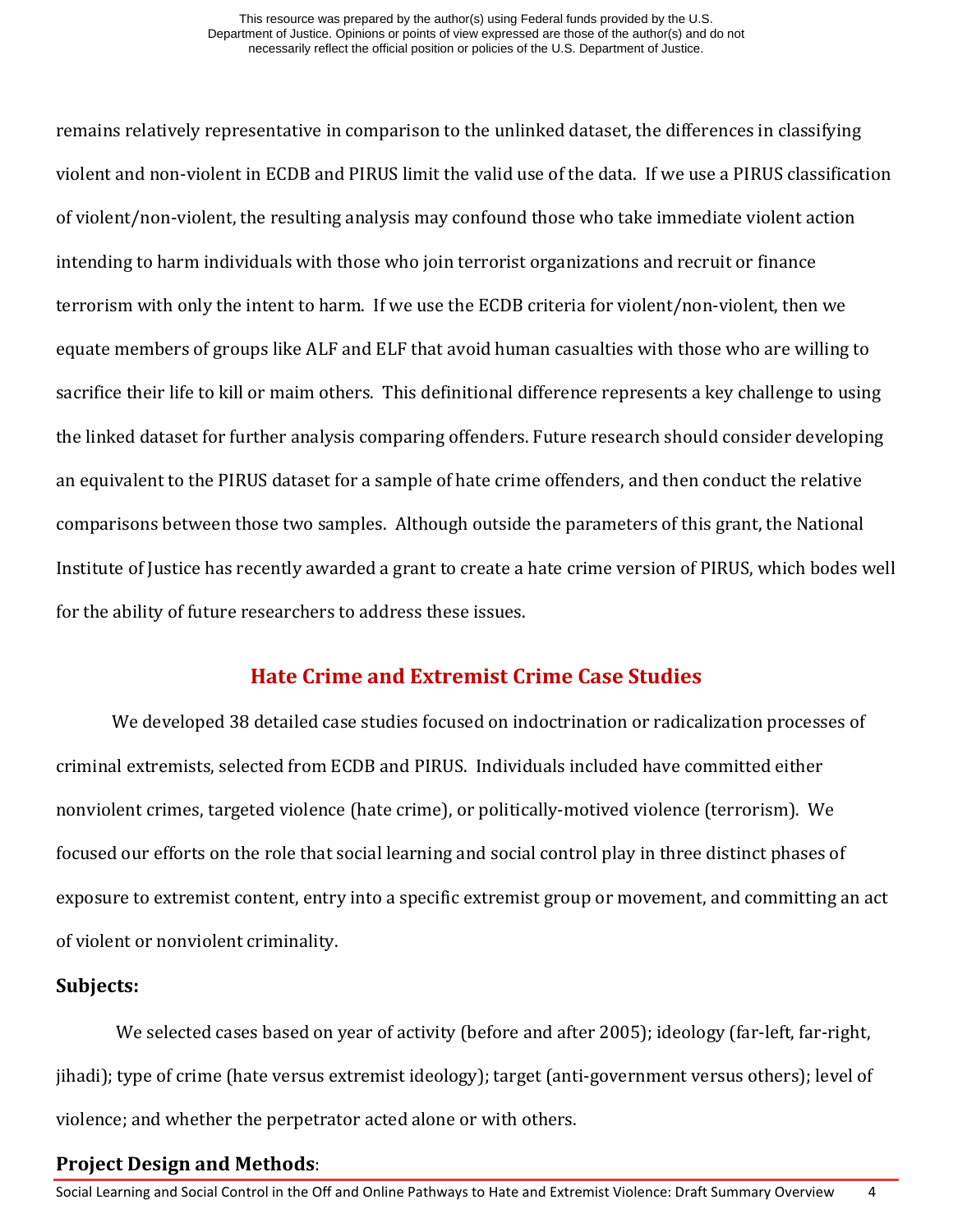We used a case study method to examine whether social control and social learning processes vary across extremist offenders engaging in ideologically motivated hate crimes, versus U.S. antigovernment/society political violence. We examined whether these extremists share career pathways, how they move from non-violent to violent participation, and what role social media plays in influencing these processes. Open sources were gathered according to prior search protocols for the ECDB and PIRUS. We constructed the case studies to produce a picture of the life-course of profiled individuals, including major educational and life events, civic engagement and/or delinquency, social connections and influential relationships. Whenever possible, the case studies included original source material, such as quotes from offenders that captured their own perceptions of the importance of specific life events.

#### **Data Analysis and Findings:**

To begin the analysis, we created a template that operationalized key constructs from social learning and social control theories, including both offline and online behaviors. We used this template to address our key research questions. Thus far, we have completed two manuscripts based on the case study data. First, in Holt et al. (2018) we examined the relationship between social control and social learning theories to account for radicalization and escalation. We developed a matched sample of two far right and two Islamist perpetrators who engaged in either violent or non-violent crimes and examined the relationship between associations on and off-line and its influence on behavior.

In a second paper, Mills et al (under review) we analyzed two violent far-rightists and two violent Islamists, two hate/bias offenders, two anti-government offenders, two pre-2005 cases that had a low likelihood of Internet use and two post-2005 cases that had a high likelihood of Internet use. We used a qualitative case-study method to examine whether social control and social learning processes vary across extremist offenders engaging in ideologically motivated hate crimes versus US anti-government political violence. We examined whether these two types of extremists share the same criminal pathways, whether they move in similar ways from non-violent to violent participation, and what role social media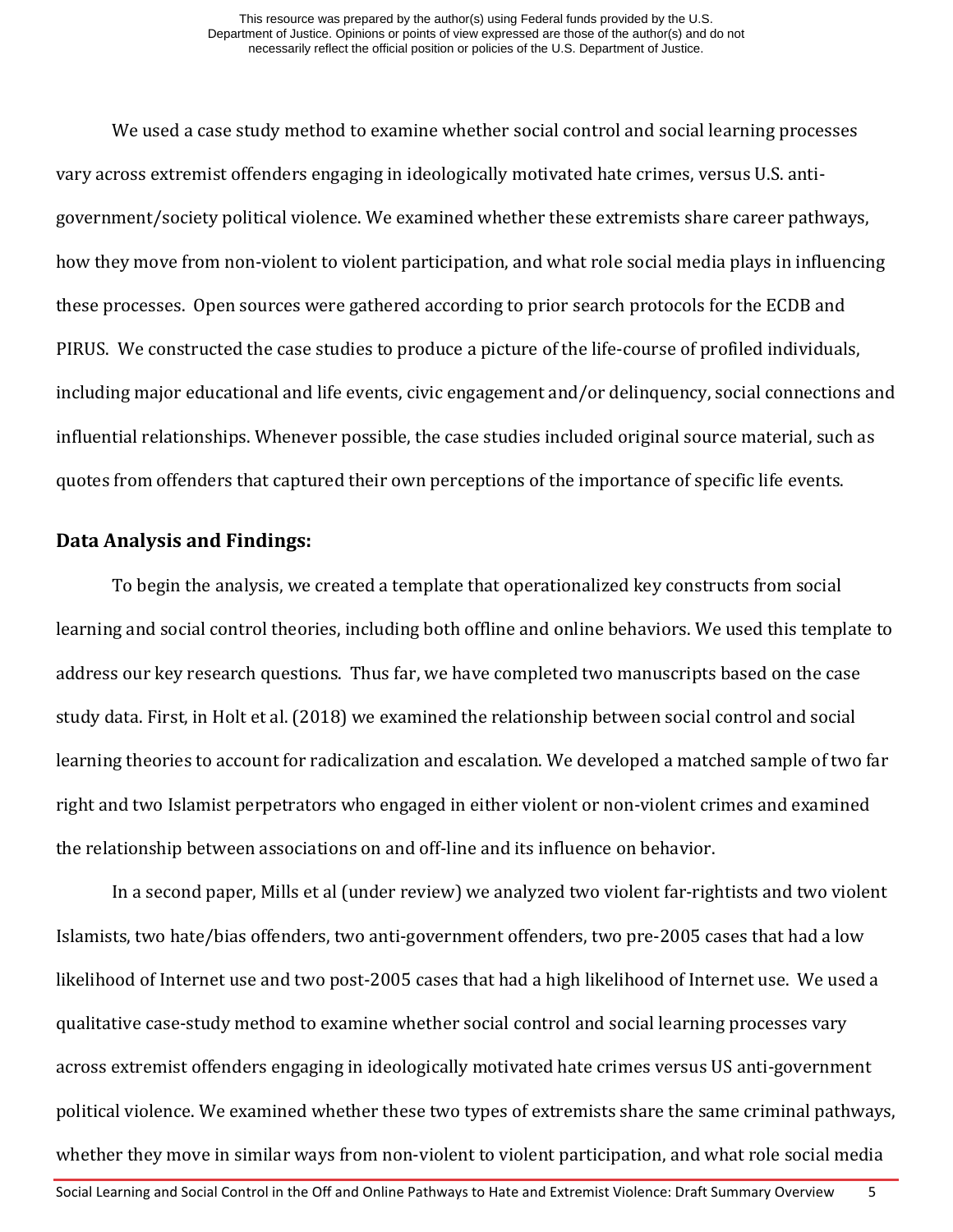plays in influencing them. Our analysis demonstrated important similarities and differences across ideologies and offender types. We found support for the use of an integrated social control-social learning model to explain radicalization and the commission of extremist violence. This study is currently under review at a criminal justice journal.

## **Policy Implications:**

These case studies have important implications for criminal justice policy. First, both the hate and extremist offenders not only broadcast their intentions to commit criminal acts, but many had multiple interactions with law enforcement. For example, our results showed that all of the offenders examined had previous contacts with law enforcement before the incident that got them into our databases. Their offense histories suggest that they had weak commitment to conventional norms and behaviors and were open to belief systems at odds with conventional norms. Though only a small percent of all extremists ever carry out a terrorist attack, a relatively high proportion of individuals who carry out attacks have a prior criminal record. This finding suggests that law enforcement has an opportunity to intervene before acts of politically motivated violence escalate and additional acts are committed.

Second, these case studies show that the pathways for hate and terrorism offenders differed. This is not only a topic that has important implications for future research and theory testing, but is also important in terms of investigative strategies and risk assessment tools. The fact that different offenders were at varying stages of radicalization when committing violent offenses suggests that prioritizing dangerous behavior as opposed to radical beliefs may be useful.

# **On and Off-line Behavior of Perpetrators**

The purpose of this analysis was to identify similarities and differences in the use of social media by extremists, terrorist perpetrators, and individuals who engaged in hate crimes. Few prior studies have systematically identified patterns of social media usage across extremist ideologies and over time.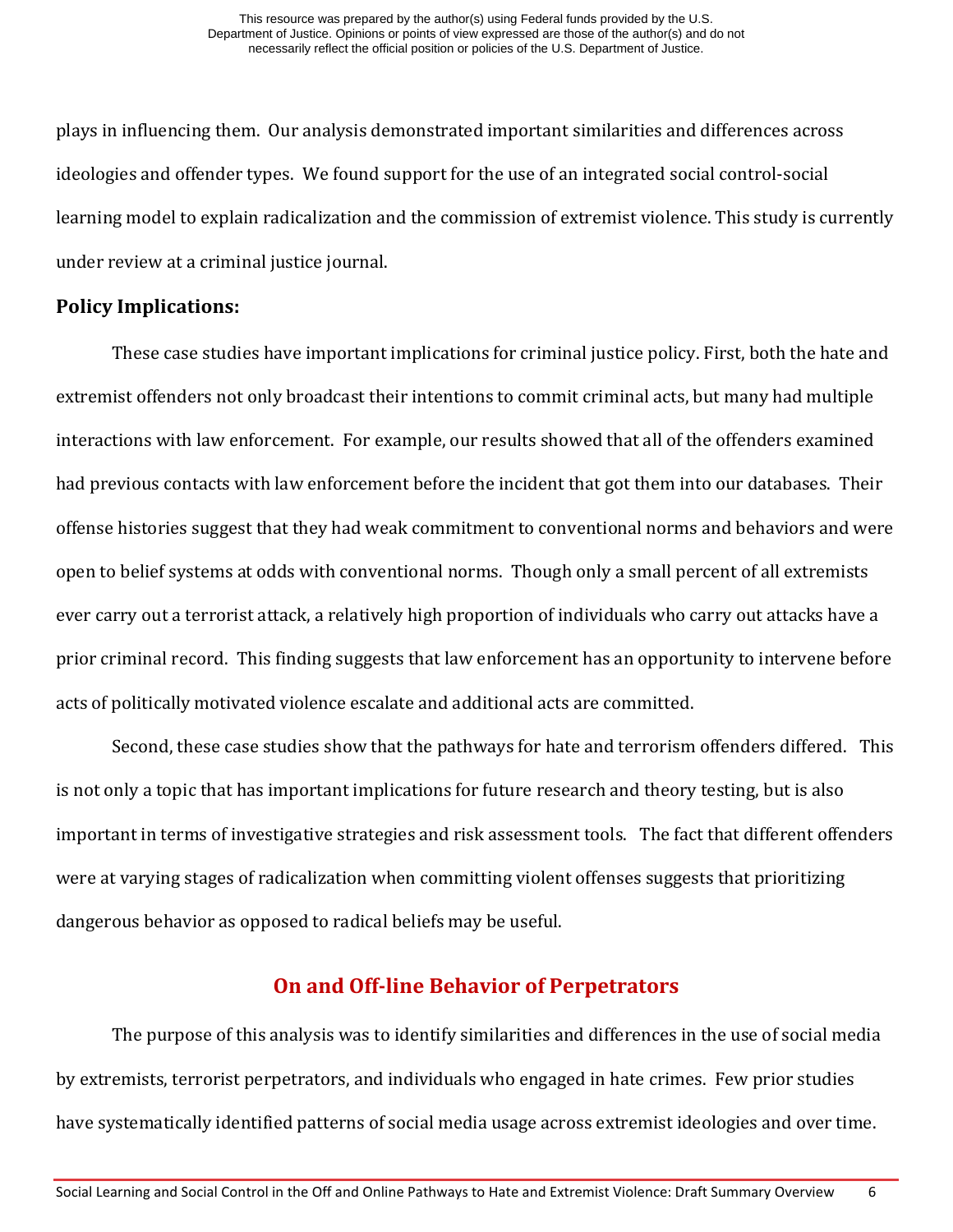Such information is essential in light of the prominence of online communications for both recruitment and messaging among jihadists and far right actors. Though organized groups use social media and forums as platforms for communication, it is unclear how individuals use media sites to express their beliefs and facilitate ideologically motivated crimes. It is possible that individuals may differ in their use of platforms over time, with individuals who more recently engaged in an act of violence being more inclined to utilize social media sites. There may also be differences in the use of platforms relative to specific ideologies.

## **Project Design and Methods:**

To assess the use of social media, we selected 52 individuals who engaged in successful or failed acts of violence or fraud in furtherance of an ideological agenda in keeping with the definitions of the PIRUS and ECDB databases. The sample focused on cases occurring primarily after 2007 due to the extensive penetration of social media platforms during this period. Specifically, there was a rise in Twitter, Facebook, and other media account usage by individuals, especially among adults 18 and older, during this period.

Our data collection generated 21 Islamists, 29 far-right actors, and 2 associated with far left groups (n=52). For the final data set we included 34 perpetrators from PIRUS, 12 from ECDB and 6 individuals who appeared in both data sets. Five incidents associated with jihadist ideologies and 3 with far-right ideologies occurred before 2007. The remaining 44 perpetrators were involved in incidents that occurred after 2007. Our research team used case histories available on the cases drawn from both databases, including offender demographic and incident details, to create search terms to identify the individual associated with the incident across multiple platforms. Open source searches were conducted using search engines such as Google and Bing, as well as the search tools available within social media platforms to identify any primary accounts associated with or used by the individual associated with an incident of violence or hate crime. The team specifically searched for accounts made through the primary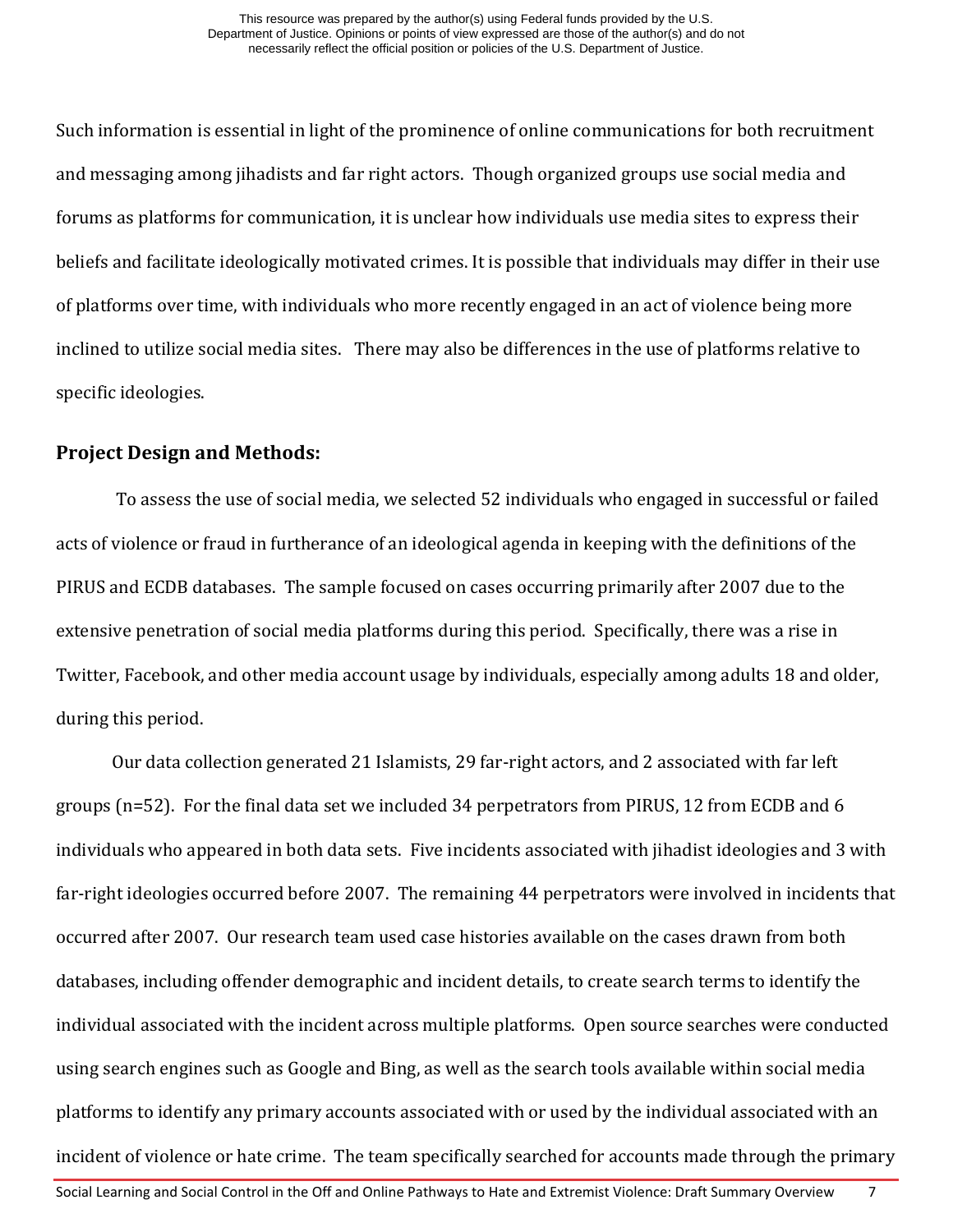social media platforms used historically within the United States (friendster, myspace), as well as more contemporary platforms (Facebook, Twitter, Instagram, Snapchat, LinkedIn, Google+, YouTube). Ancillary platforms were also included to be comprehensive, specifically livejournal and vkontakte, as well as any personal websites, blogs, forum accounts, or other platforms such as dating sites. The analysis focused on whether individuals had (1) no account, (2) verifiable accounts (whether deleted or active), or (3) possible accounts which included names but no posts, or similar names but no way to access the content.

## **Findings:**

The most common platform used in this sample was Facebook (9; 17.2%), which is in keeping with general patterns of social media use. We found a greater number of far-right actors with Facebook accounts (confirmed 7; 13.4%) than Islamist accounts (2; 3.8%). There was a substantially smaller number of users on other platforms, including Google+ accounts (1; 1.9%), YouTube (3; 5.7%), Twitter (3; 5.7%), LiveJournal (2 possible, 3.8%), Friendster (2 confirmed, 3.8%; 1 uncertain, 1.9%), vkontake (1; 1.9%), and directly identifiable personal websites (3; 5.7%), or involvement in forums (2; 3.8%; 1 questionable; 1.9%). A limited number of other relevant content was identified, including two blogs, one 4chan account, an Infowars account, a personal site for prisoners, and various dating profiles. Some platforms could not be fully validated. For instance, there were 9 instances of individuals with possible SnapChat accounts, though we could not access these accounts or validate the information. Three individuals had identifiable Instagram accounts (3; 5.7%), though 8 additional accounts were possibly associated with an actor, but not identifiable (15.2%). Twitter use was slightly higher among Islamists (2; 3.8%) than far right actors (1; 1.8%). Myspace use was similarly limited, though there was slightly greater representation by those on the far right (n=3; 5.8%). Instagram use was uncommon; only two far-right and one Islamist account could be identified. Two Islamists appeared to have Friendster accounts and two appeared to have Livejournal accounts. One confirmed vkontakte account was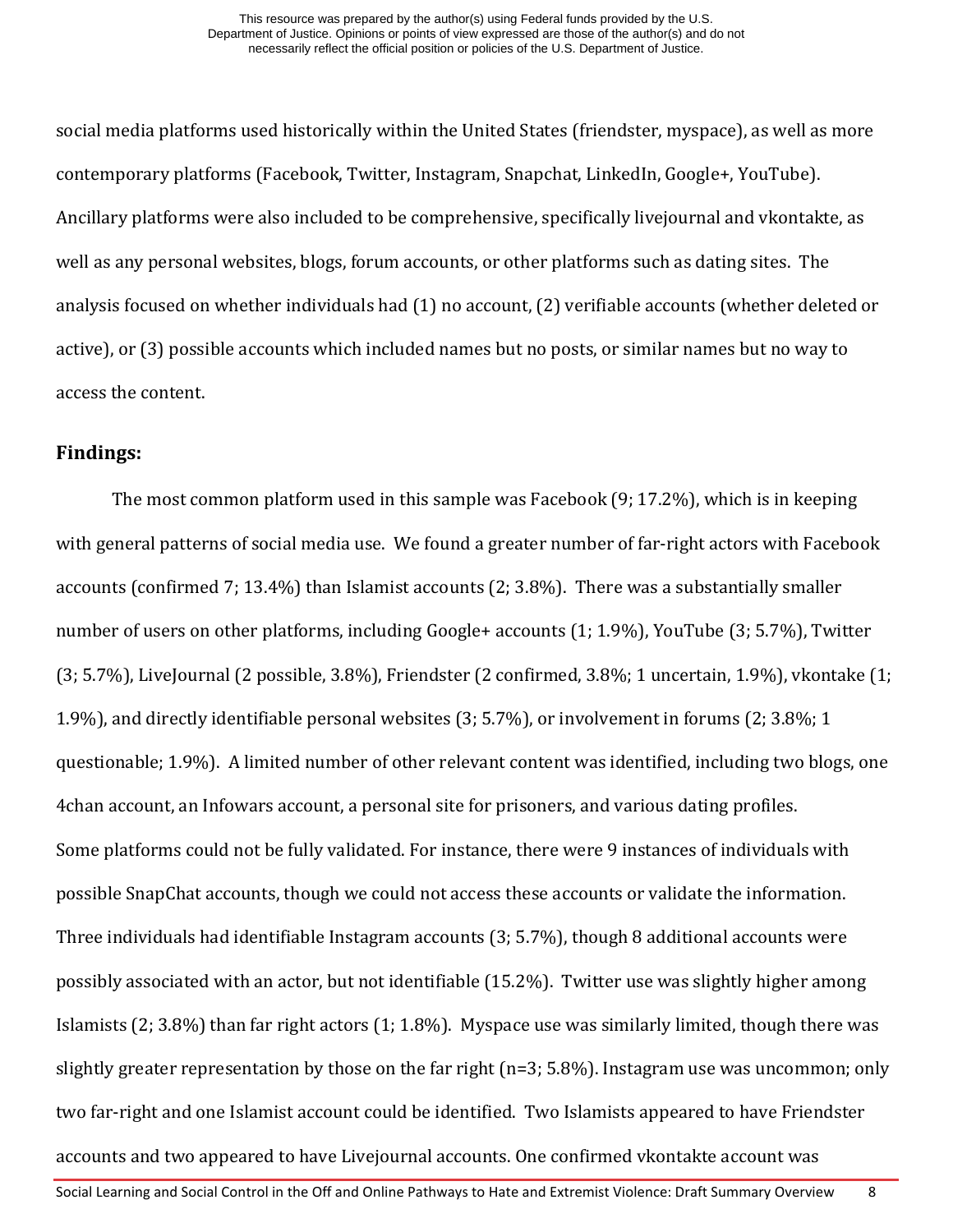identified associated with an Islamist actor. Two far right actors appeared to participate in forums, and two had personal websites, while one far left actor had one. No evidence of such engagement was observed for Islamists.

## **Policy Implications:**

This analysis suggests patterns of social media use vary across ideological groups and may reflect the general use of these platforms within the larger US population. The differences observed across platform may also reflect the interests and background of perpetrators. For instance, the limited use of LinkedIn may be due to the general differences in the professional background of these actors. Similarly, the limited use of Snapchat may be a function of its recent emergence and the young age of its user base. There is a need for more research examining the actual use and quantity of messages expressive of ideological beliefs within and across ideological agendas.

# **Conclusions**

Our major conclusions follow logically from the three research strategies that animated our project. First, to this point in time there have been very few large-N data sets on political extremists in the United States and none that we are aware of that allow direct comparisons with hate crime perpetrators. This project allowed us to link together data from PIRUS and the ECDB--two of the largest current data sets on these topics. We are in the process of producing at least one research article based on this linkage. However, the project also raised concerns about the complexity of linking these data sets. In particular, the fact that ECDB and PIRUS define violence in different ways limited the number of cases available for the analysis.

Second, we collected 38 detailed case studies focused on indoctrination or radicalization processes of criminal extremists, selected from ECDB and PIRUS. We focused our efforts on the role that social learning and social control play over the life course. Our results show that both the hate and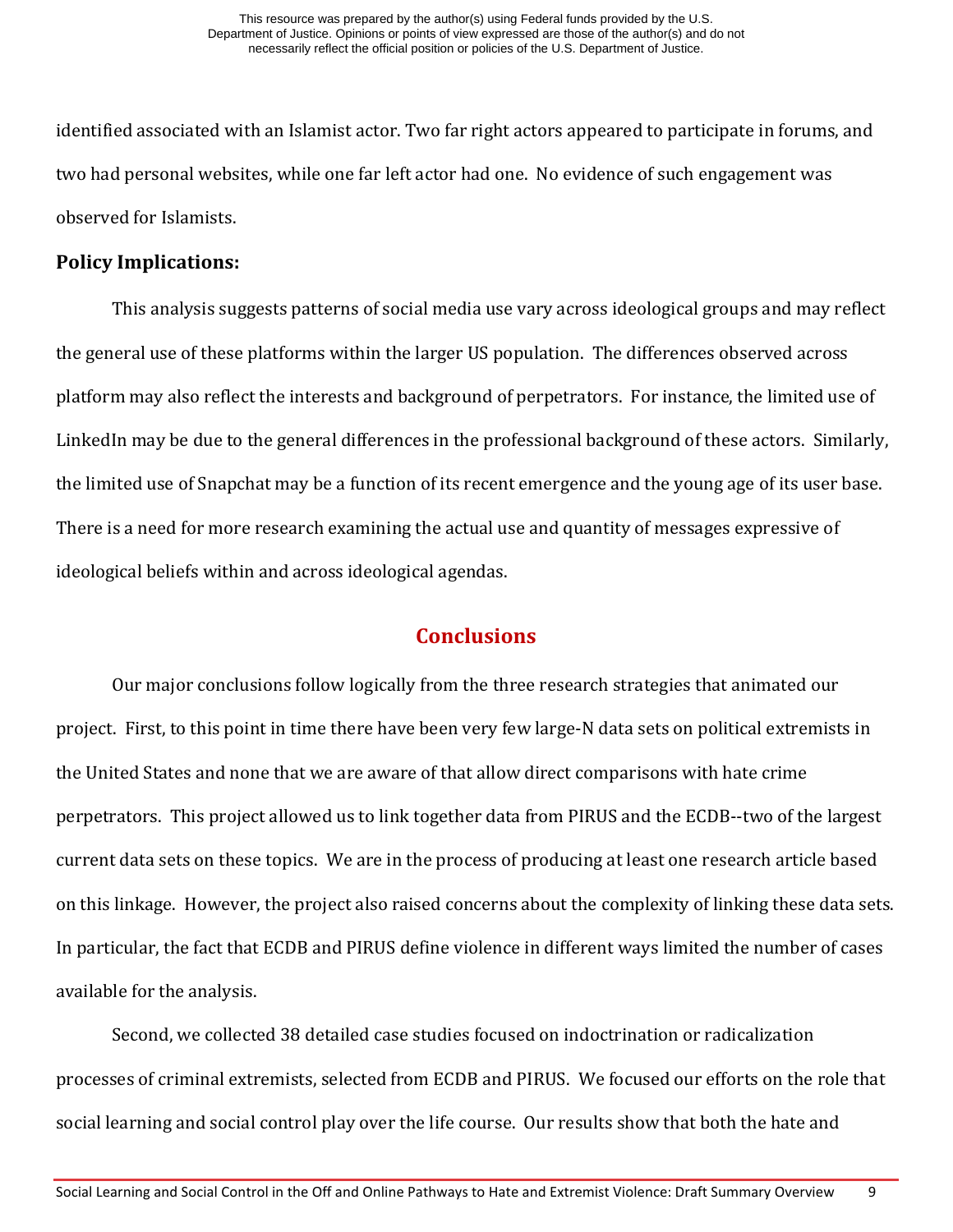extremist offenders had multiple interactions with law enforcement. This finding suggests that law enforcement has an opportunity to intervene before acts of politically motivated violence escalate and additional acts are committed.

Finally, in order to identify similarities and differences in the use of social media by political extremists and individuals who engaged in hate crimes, we selected 52 individuals who engaged in successful or failed acts of violence or fraud in furtherance of an ideological agenda in keeping with the definitions of the PIRUS and ECDB databases. Our analysis suggests that patterns of social media use vary across ideological groups and may reflect the general use of these platforms within the larger US population.